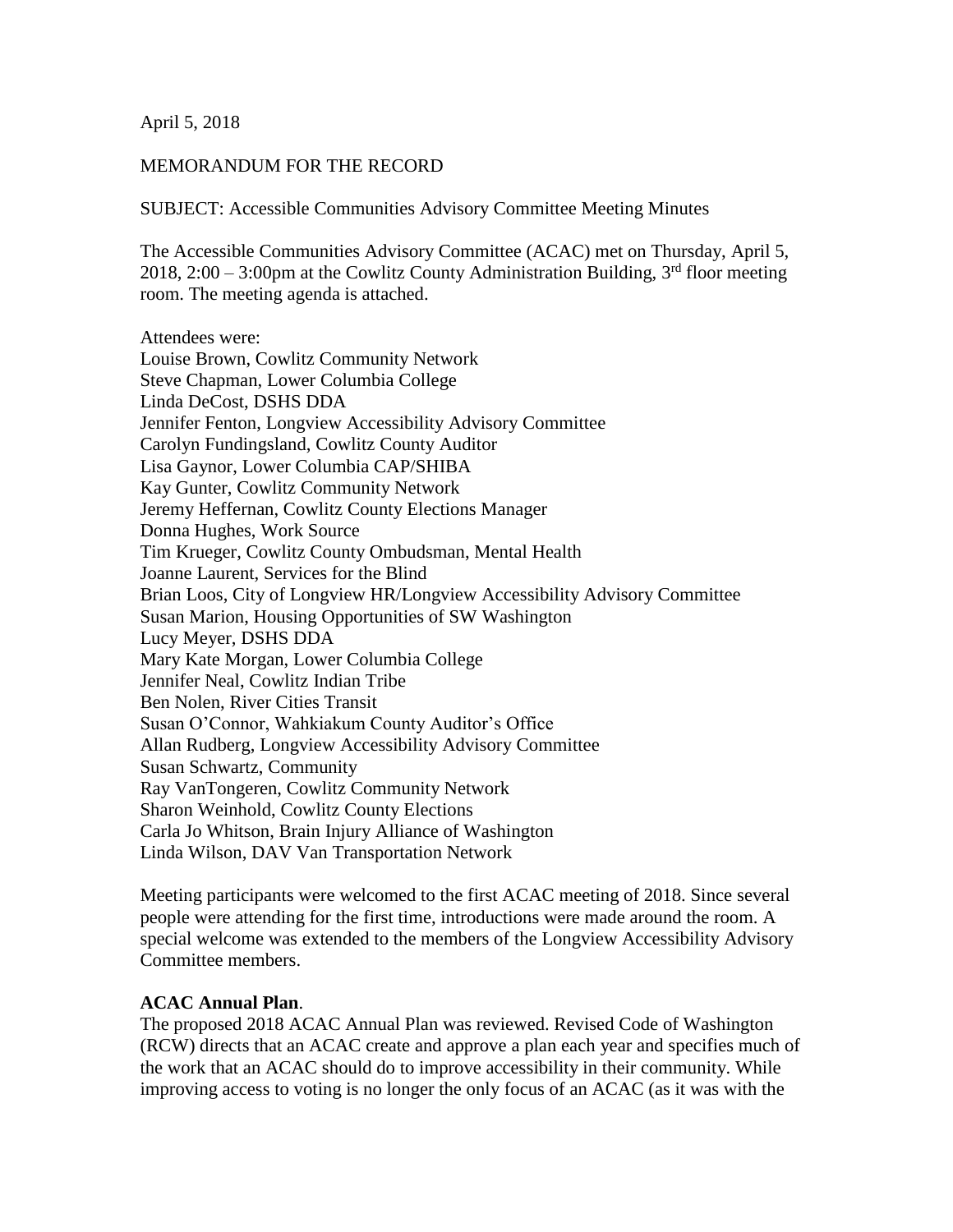Disability Advisory Committee), it remains an important area of work. Many actions are in progress concerning voting, including system modernization and implementation of legislative changes.

Update on Elections System Modernization Project. Carolyn provided information about Cowlitz County Election's ballot and tabulation system. The system is eight years old, there is new and better certified elections technology available, and the Cowlitz County system needs to be replaced. She said new system enhancements have been made to the accessibility unit, which would replace the eSlate. The system will be replaced in late 2018 or early 2019, and before the 2020 Presidential Election. Carolyn plans to invite and rely on ACAC members and/or their clients to test the available systems and get their input as Cowlitz County decides which system to select. The goal will be to provide the best system for Cowlitz County.

### Legislative Changes to Voting.

Jeremy announced ballots were just mailed for an April 24 election that involves a school bond issue for Castle Rock. Candidate Filing Week is May 14-18. Offices open for election are posted on the Cowlitz County website.

Jeremy gave an update on legislative changes that have been or will be implemented in 2018 or 2019. State wide procedures on these changes are being developed and more specific information will be available as work continues and is completed. -In 2017 the law required that each County have a ballot box for each 15,000 voters or in a census designated area. As a result, a new ballot box was installed in Ryderwood during 2017. There are currently nine ballot boxes in Cowlitz County, including those in the Auditor's and Election's Offices. Jeremy reported that 70-80% of all ballots are returned though the ballot boxes. ACAC members agreed that the ballot boxes and vote by mail have been important accessibility improvements for voters with disabilities.

-In 2018, the Automatic Registration Act was passed which expands the Motor Voter requirements starting in July 1019, to include automatic registration for commercial and enhanced driver's licenses unless the person opts out.

-Starting in July 2019, the Future Voter Program allows people to pre-register to vote starting at age 16. They will remain in a pending status and automatically activated at the next election when they are 18.

-2018 legislation also extended the period for voter registration. Beginning in 2019, voters will be able to register to vote in person at a County Auditor's Office or Elections Office up until 8pm, the night of an election. Current law cuts off in-person registration eight days before an election.

ACAC members approved the ACAC Annual Plan as written. They reflected there is a lot happening in Cowlitz County to improve accessibility for voters with disabilities. ACAC members will be updated as the details of the modernization project and legislative changes become available.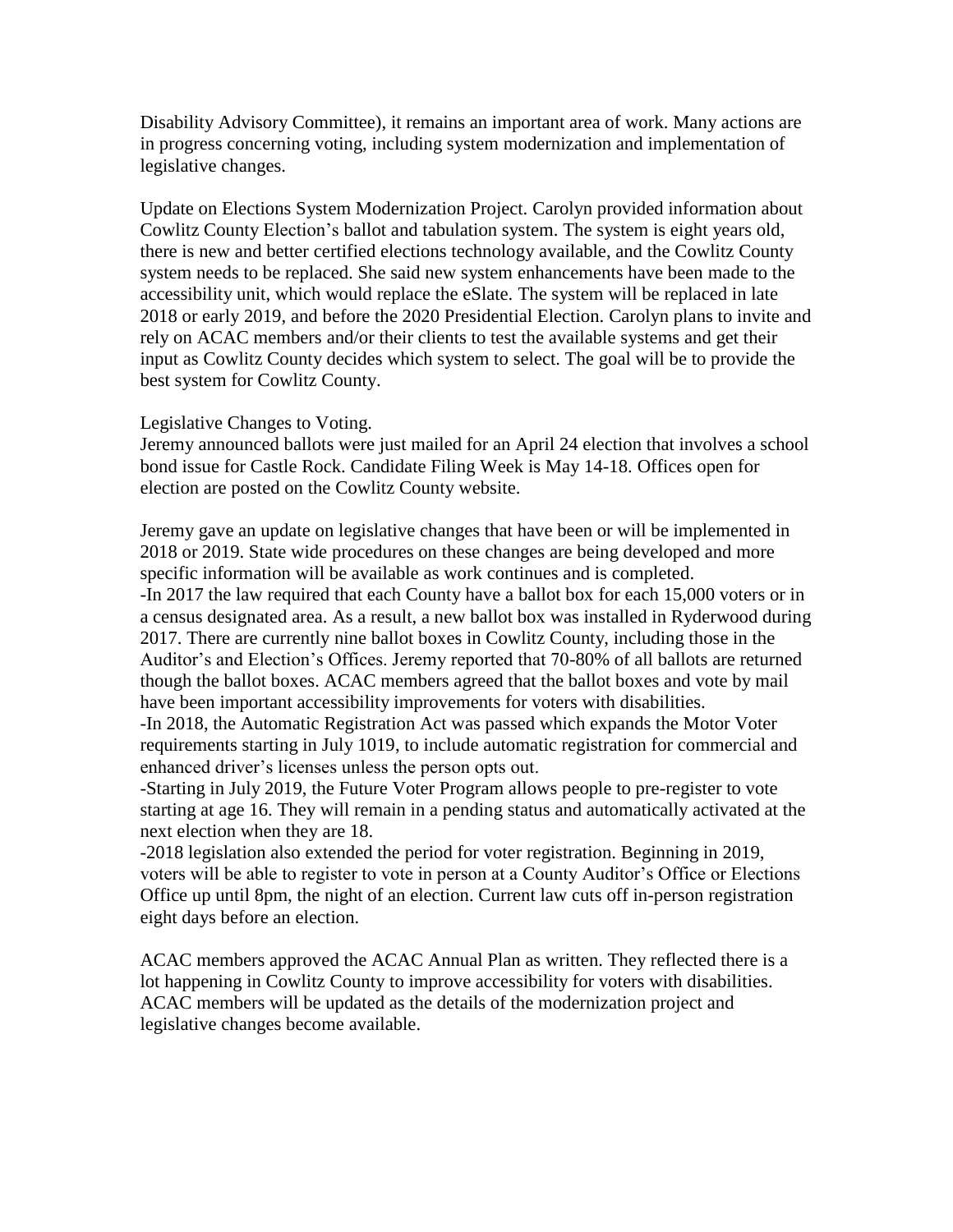### **ACAC Grant Proposal**.

A presentation in late 2016 by Mr. Toby Olson, Governor's Committee on Disability Issues and Employment, and information about the great work being done by Access4All Spokane peaked ACAC member interest in developing a project to promote greater awareness of disability issues with an education campaign to improve access, acceptance, involvement and inclusion for persons with disabilities and seniors in Cowlitz County. An ACAC subcommittee comprised of Steve Chapman, LCC; Evelynn Marquez, Cowlitz County Health and Human Services; Allison Orton, DSHS DVR; Donna Hughes, Work Source; Jennie Bergman, Life Works and Sharon Weinhold, Cowlitz County Elections conducted research and developed an ACAC Grant Proposal - Awareness and Education Campaign for presentation to the ACAC. The goals of the project are to: Understand and address barriers encountered by persons with disabilities and seniors, and Improve access, acceptance, involvement and inclusion.

The proposal calls for: Outreach to understand and address barriers to accessibility, acceptance, involvement and inclusion; Development of a website or app that will provide useful information and list of resources available for persons with disabilities and seniors, organizations that serve these persons and businesses; Building relationships and showcasing accessible businesses and places in the community; Several events, including an event in conjunction with Disability Employment Awareness Month in October 2018 and a Town Hall meeting in November 2018 in partnership with the Governor's Committee.

After discussion, questions, ideas and suggestions regarding the proposal, ACAC members agreed this work is needed in Cowlitz County, would be beneficial for the community and the proposal should be submitted for consideration for funding. If funding is approved, ACAC members will be invited to participate on various committees that will develop the details of project implementation.

ACAC members expressed their appreciation to the committee for the thoughtful proposal and agreed to be actively engaged in project development and implementation.

## **Upcoming Events**.

-April 23, Information Panel on Small Businesses, Longview Public Library, 6-7pm. -May 8, Senior Expo, Cowlitz County Event Center, 10am – 2pm